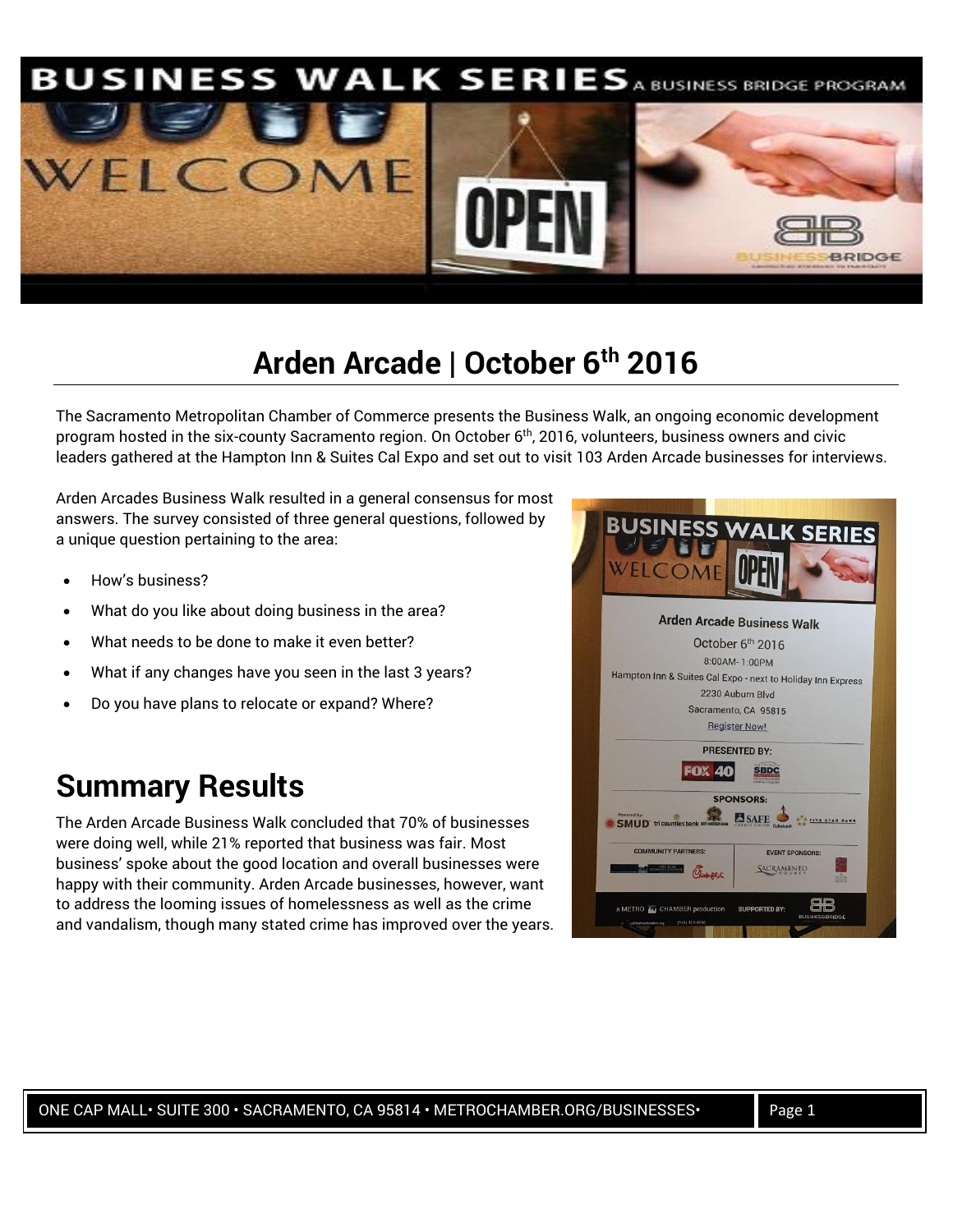### **How's Business?**

70% of businesses surveyed responded favorably that business was good and they were very happy to be located in Arden Arcade. Most accredited their success to their great location and its great accessibility to the freeway. The average years spent in businesses are 14 years, however, it was not just long time businesses who were happy with the location, almost every recently opened business expressed that they were happy they made the choice to open their business there.

Most of the businesses reported that they have noticed an increase in customers and overall business growth. While some businesses stated they were still struggling slightly, most businesses were hopeful it will continue to improve.

Of the 30% of business respondents that reported business was fair or poor, their main concern was centered on the safety and homelessness in the area, as well as problems with the economy still looming.



## **What Do You Like About Doing Business in the Area?**



Our results concluded that the main reason why businesses stay in Arden Arcade area is because of the great location. Most businesses feel that the traffic is high, customers are great, and they are always busy.

Many businesses have been in the area for many years and enjoy the community and location. Most businesses report that they have a lot of foot traffic from the surrounding area as well as the local residents. AutoMundo Inc. which has been in the area for 2.5 years, said "This is a prime location for auto sales". Maita Subaru and Toyota both agrees with that statement.

Other positive comments about business in the Arden Arcade area was the improvements seen over the last few years. This includes more lightning on the streets as well as improvements in aesthetics and modernization of the area. Several businesses mentioned the reduced crime rates too and have noted a positive difference in the police response time.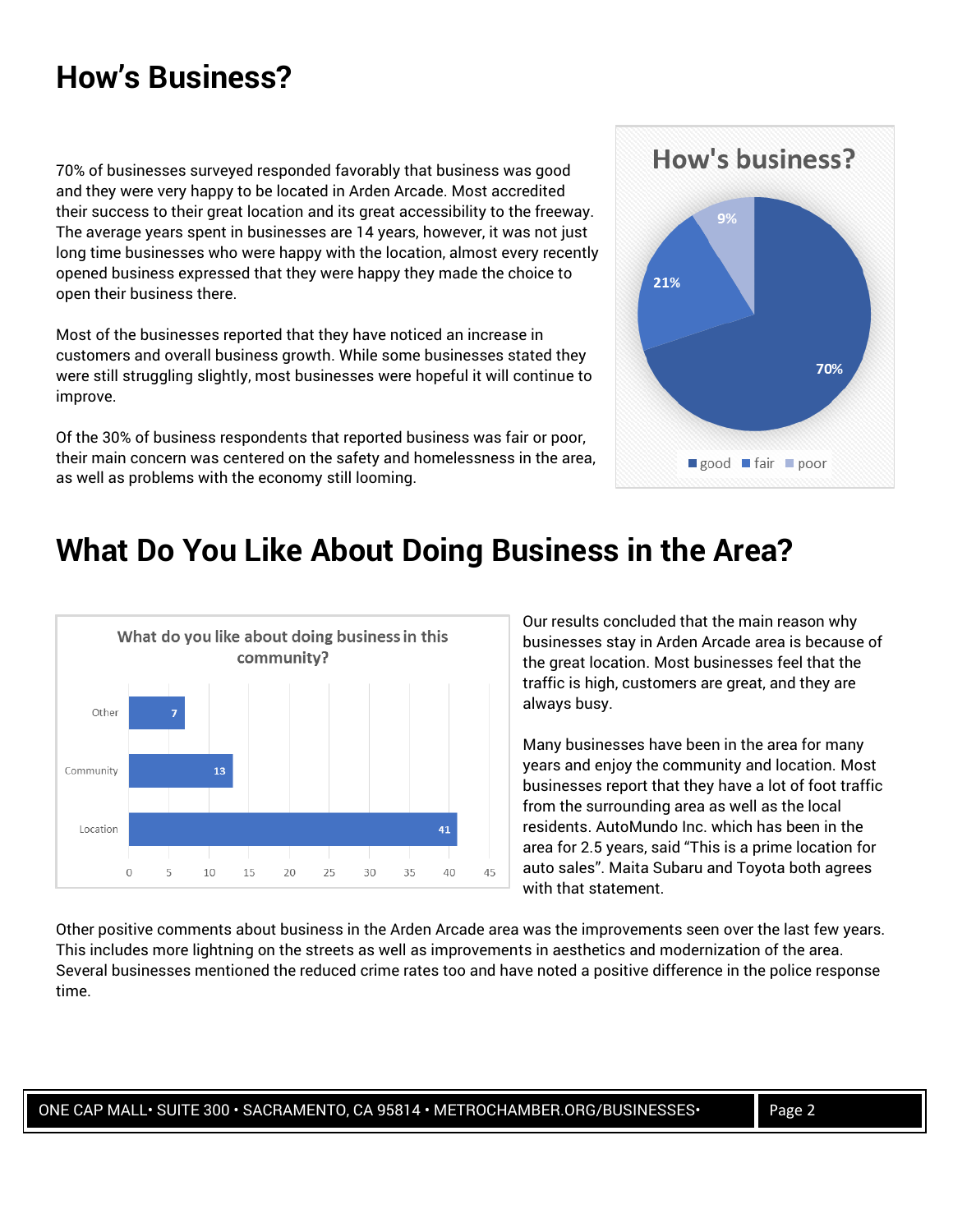## **What needs to be done to make business even better?**

Several of the businesses interview had more than one concern. The concerns that topped the list were homelessness and security issues.



According to almost half of the businesses surveyed homelessness is getting worse in the area. While a few businesses mentioned drug usage on the streets, prostitution, and crime. These businesses did state that there were times that customers would leave due to the activity.

Barber Joe's has been doing business in Arden Arcade area since 1961, they are satisfied with their location and their customers. Nevertheless, they have noticed more homeless not just at night, also during the day.

Many businesses don't feel safe in the area

and have requested an increased presence of the police as well as continuous patrolling. Some businesses are afraid not just from homeless, but also from thefts. On the other hand, many feel that there is continued effort to increase safety and they are looking forward to the efforts remaining permanently.

Several businesses mentioned that there are many vacant stores in the area, and it has a negative effect on their business. They would like to see those vacancies occupied which would increase their customer base and foot traffic.



Many felt that this could also impact the homeless problem positively by removing locations for them to loiter.

A few businesses stated that signage was regulated a bit too harshly making it difficult to catch the attention of street traffic for the smaller businesses.

While the area has improved over the last few years many businesses would like to see street cleanup, beautification and updates made to the area.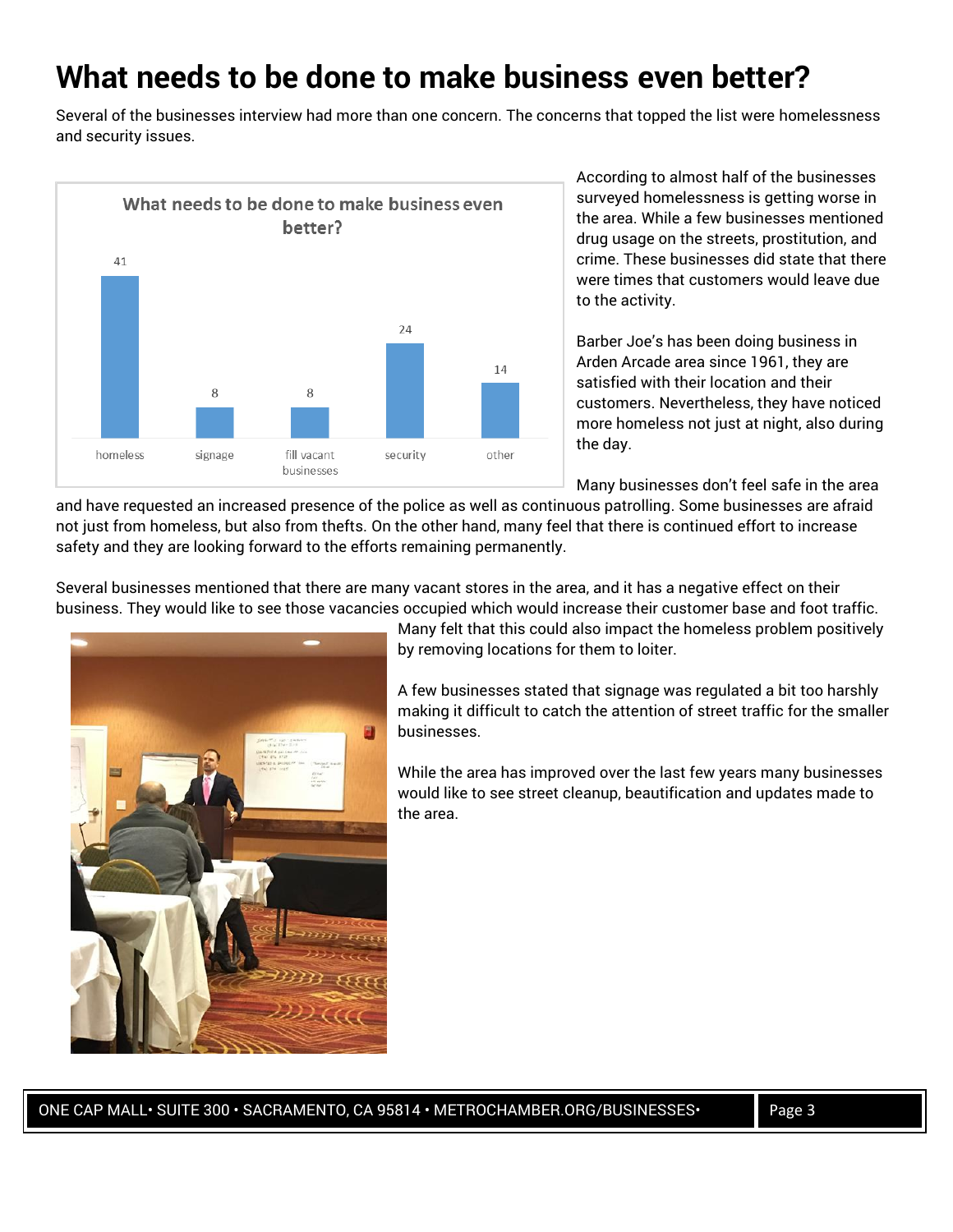# **What if any changes have you seen in the last 3 years?**

Most of the businesses feel great about the developments in the area. 34% of businesses surveyed mentioned that streets have been fixed, lightning has improved, and they welcomed the modernization of the whole area. Casa Grande Mobile Village mentioned the better lightning and development of bike lanes as great improvements.

Homelessness is a controversial topic among businesses. Some mentioned that they see the improvement and they meet with less homeless, others complained about having more troubles with them. Some of the businesses still don't feel safe, but they welcome the effort of the police.

30% of the businesses who answered the question experienced growth in their business and are satisfied with their growth rate and sales increase.

Only 9% of the businesses haven't seen any difference in the last three years, and some of them haven't been in the area for enough time to have an opinion.

# **Do you have plans to relocate or expand? Where?**

An astounding 81.81% of businesses surveyed reported that they are not planning on relocating and are wanting to stay in the area. In total 6 businesses would like to relocate. The businesses who would like to expand have plans to open another business in West Sacramento, Elk Grove, Auburn and other cities near to Sacramento.







ONE CAP MALL · SUITE 300 · SACRAMENTO, CA 95814 · METROCHAMBER.ORG/BUSINESSES · Page 4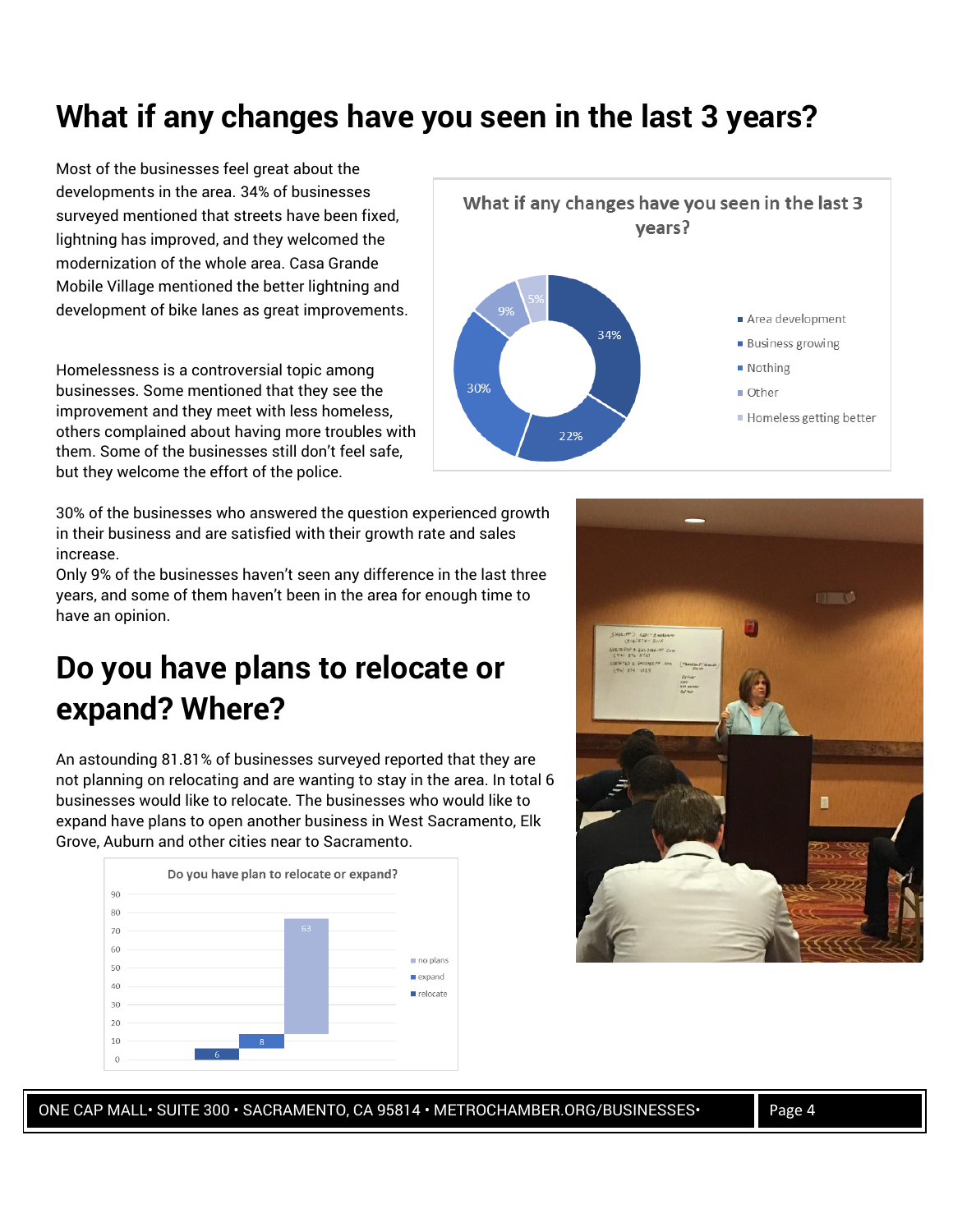#### **PARTICIPATING BUSINESSES:**

Papa Murphy's Refill Tech 19 Handles Pub & Grill Academy Learning Centers Barber Joe's Leslie's Pool Supplies New World Cleaners James Marta & Co Larkspur Landing Sacramento Kiss n Tell Just a cigar West Coast Car Audio Inc. Weave Inc Tech2U J smoke shop Hampton Inn & Suites Boost mobile Capital City Loan and Jewelry Country Club Food & Liquor Milam Law State Farm Country Club Cleaners Diamond Dental of Sacramento De Anza auto service FLYERS Tower Florist All World System World's Best Comics Circle 7 Subway Cricket Wireless Express mart gas station Sunshine donuts Aldandan Autos The Cheap Cigarette Store AutoMundo Inc Maita Ladi Senior Apartments Avella Specialty Pharmacy Niello Audi American Furniture Galleries Triton of California Insurance Services Inc. Fitness 4 Less Casa Grande Mobile Village Maita Body Shop Capitol Billiard Sands Motel

Pacific Staffing Mercedes-Benz of Sacramento Prestige Liquor & Wine Performance Bicycle California sun Total Nutrition Cosmo Prof The Original Mel's Blue House Korean BBQ Natural Look Paradise Flowers The gun range Sam's Design Gallery Dollar Tree Waffle shop 7-Eleven H&R Block Sacramento Honey Donuts Grocery Outlet - Sacramento Natural Look Marconi Self Storage Dental Source of California Asian Flower Massage Jack in the Box Circle of Friends Child Care Center Raley's Rite Aid KFC Carl's Jr. Thomas Fleischmann Heidi Schauffele Doctors of Optometry McDonald's State Arden Plaza Cleaners KT's Coiffure Salon Today's Furniture Artistic Edge Fulton Transmission & Auto Repair Fiesta Auto Insurance River City Fireplace & Barbecue Les Schwab Auto Finance of Sacramento Ataya's Motors Lending Club Auto Arden Modern Dentistry Cost U Less Fabric Garden State Farm

Classique Barbers Altamirano Insurance Mgt Central Auto Jerry's Paint & Supply, Inc. True Motors Cosmo Beauty Academy Los Nopales Carniceria ilt & Match Laser Eyes California Burrito Avalon Hearing Aid Center Bread of Life H&R Block North Point Asset Management Pizza Guys 7 - Eleven Kings Wine & Liqour Fred Loya Insurance Tami's Hair and Nails Allen Developments Liberty Tax Services Liberty Tax Services Jame's Beauty Supply 24 Hour Fitness Jennings Chiropractic International Rescue Committee Foster & Parker Insurance More Smiles Dental IMKO Avenue NutriMost Marshalls Atlas Properties Valero El Pollo Loco Rainbow Crunch Fitness **Regis** Subway Sally's Beauty Supply Crosspoint Realty Price Cutter Market Sinbad Market & Bakery Fresh Cleaners Arteaga's Market Rite Aid Quick Stop

ONE CAP MALL · SUITE 300 · SACRAMENTO, CA 95814 · METROCHAMBER.ORG/BUSINESSES · Page 5